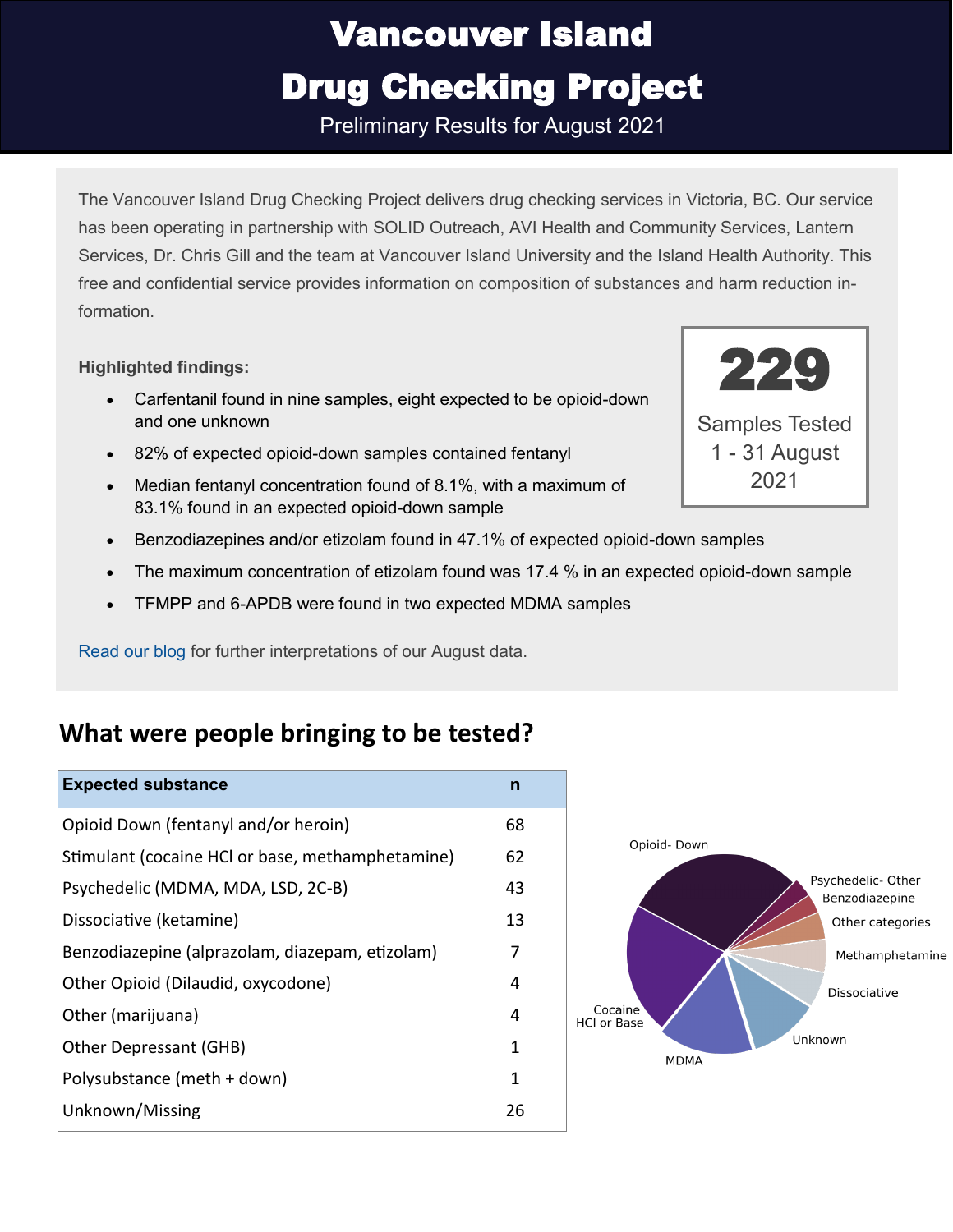Preliminary Results for August 2021

### **What did we find?**

We tested each sample to determine what active ingredients, adulterants, and cutting agents were present. The majority of samples contained the expected active drug. However, we also detected a number of notable components that may cause unexpected effects or impact the effectiveness of naloxone. The figure below demonstrates the proportion of samples that were as expected (dark purple) or contained an unexpected component for each drug category. When unexpected, the sample was either misrepresented, with no active found (light blue) or only another drug found (dark blue), or it was contaminated, with an unexpected other drug in addition to the expected (red).



*Data are preliminary. There were missing data for some samples. Instruments may not be able to detect all ingredients and certainty of interpretations may vary. Multiple substances may be present in one sample and substances may be present in trace concentrations. Notable components: Includes all expected actives as well as unexpected components of note, such as those with the potential for unexpected effects or that impact the effectiveness of naloxone.*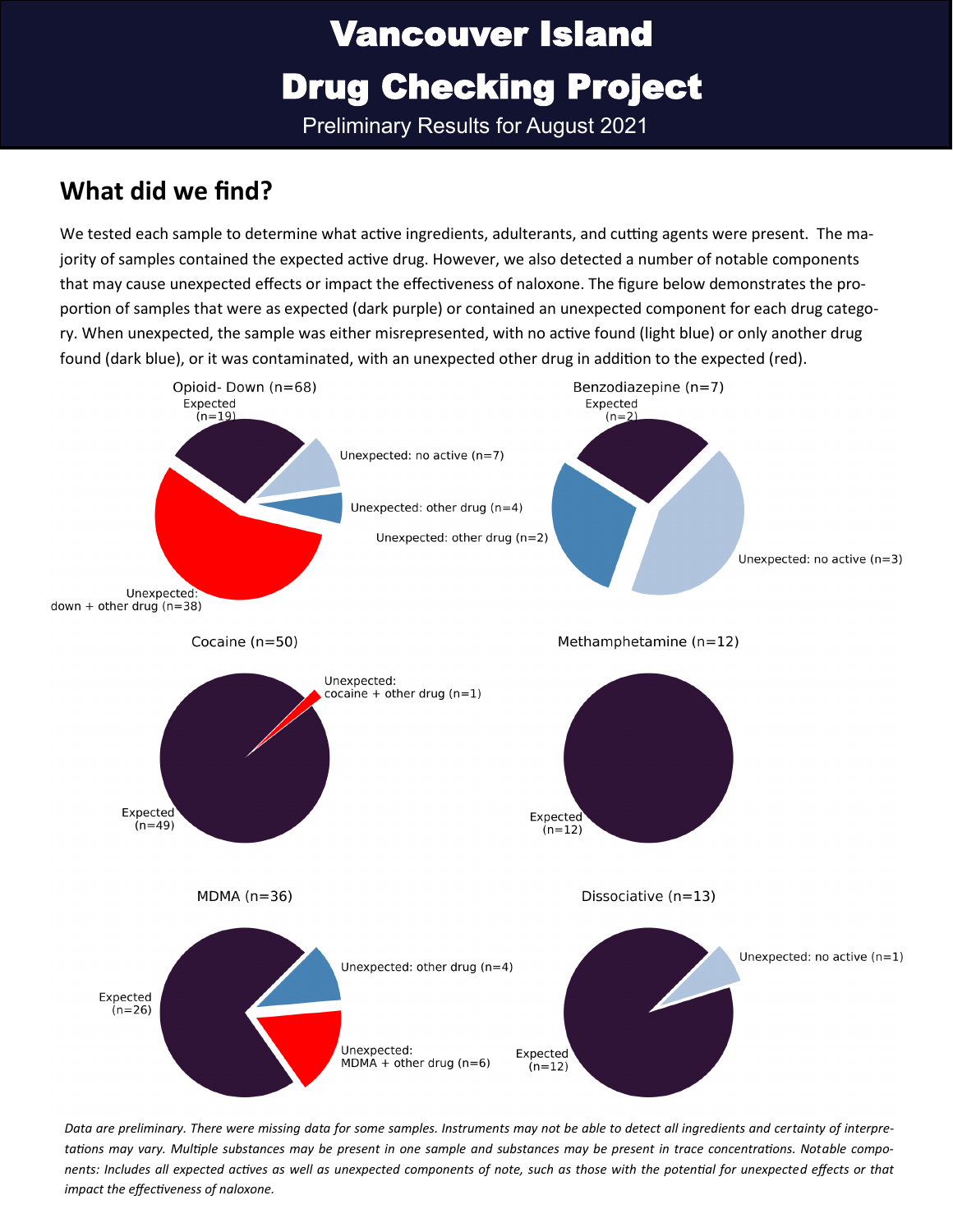Preliminary Results for August 2021

### **What did we find?**

For each expected category we list the number of samples that contained the expected active or other notable components according to the following categorizations:

| (-,-) no expected active, no other notable component |                                                |                |  |  |  |
|------------------------------------------------------|------------------------------------------------|----------------|--|--|--|
| (+,-) expected active, no other notable component    |                                                |                |  |  |  |
|                                                      | <b>Opioid Down</b><br>68                       |                |  |  |  |
| $(+,-)$                                              | <b>Expected active, no other notable</b>       | 19             |  |  |  |
|                                                      | Fentanyl                                       | 19             |  |  |  |
|                                                      | (-,-) No expected active, no other notable     | $\overline{z}$ |  |  |  |
| $(-,+)$                                              | No expected active, other notable              | 4              |  |  |  |
|                                                      | Carfentanil                                    | $\overline{2}$ |  |  |  |
|                                                      | Etizolam                                       | $\mathfrak{p}$ |  |  |  |
|                                                      | Morphine                                       | $\mathbf{1}$   |  |  |  |
| $(+,+)$                                              | Expected active <sup>*</sup> , other notable   | 38             |  |  |  |
|                                                      | Fentanyl <sup>*</sup>                          | 37             |  |  |  |
|                                                      | Etizolam                                       | 20             |  |  |  |
|                                                      | Benzodiazepine (undifferentiated) <sup>2</sup> | 10             |  |  |  |
|                                                      | Carfentanil                                    | 6              |  |  |  |
|                                                      | Fluorofentanyl                                 | 3              |  |  |  |
|                                                      | Heroin <sup>*</sup>                            | $\mathcal{P}$  |  |  |  |
|                                                      | Cocaine HCl                                    | $\mathbf{1}$   |  |  |  |
|                                                      | Fenethylline                                   | $\mathbf{1}$   |  |  |  |
|                                                      |                                                |                |  |  |  |
|                                                      | <b>Methamphetamine</b>                         | 12             |  |  |  |
|                                                      |                                                |                |  |  |  |
| $(+,-)$                                              | <b>Expected active, no other notable</b>       | 12             |  |  |  |

Methamphetamine 12

(-,+) no expected active, other notable component  $(+,+)$  expected active, other notable component

|         | <b>Cocaine HCI or Base</b>                   | 50 |
|---------|----------------------------------------------|----|
| $(+,-)$ | <b>Expected active, no other notable</b>     | 49 |
|         | Cocaine HCl                                  | 49 |
| $(+,+)$ | Expected active <sup>*</sup> , other notable | 1  |
|         | Cocaine HCI <sup>+</sup>                     | 1  |
|         | Phenacetin                                   |    |

| $(+,-)$  | <b>Expected active, no other notable</b>          | 2                |
|----------|---------------------------------------------------|------------------|
|          | Diazepam                                          | $\mathcal{P}$    |
| $(-,-)$  | No expected active, no other notable <sup>1</sup> | 3                |
| $(-, +)$ | No expected active, other notable                 | $\boldsymbol{z}$ |
|          | Etizolam                                          | 1                |
|          | Flualprazolam                                     | 1                |

|         | <b>Dissociative</b>                      | 13 |
|---------|------------------------------------------|----|
| $(+,-)$ | <b>Expected active, no other notable</b> | 12 |
|         | Ketamine                                 | 12 |
| $(-,-)$ | No expected active, no other notable     |    |

*Data are preliminary. There were missing data for some samples. Instruments may not be able to detect all ingredients and certainty of interpretations may vary. Multiple substances may be present in one sample and substances may be present in trace concentrations. Notable components: Includes all expected actives as well as unexpected components of note, such as those with the potential for unexpected effects or that*  impact the effectiveness of naloxone. \*Expected active component. <sup>2</sup>Benzodiazepine (undifferentiated) results are based on a positive benzo strip *test and are unconfirmed by paper spray.*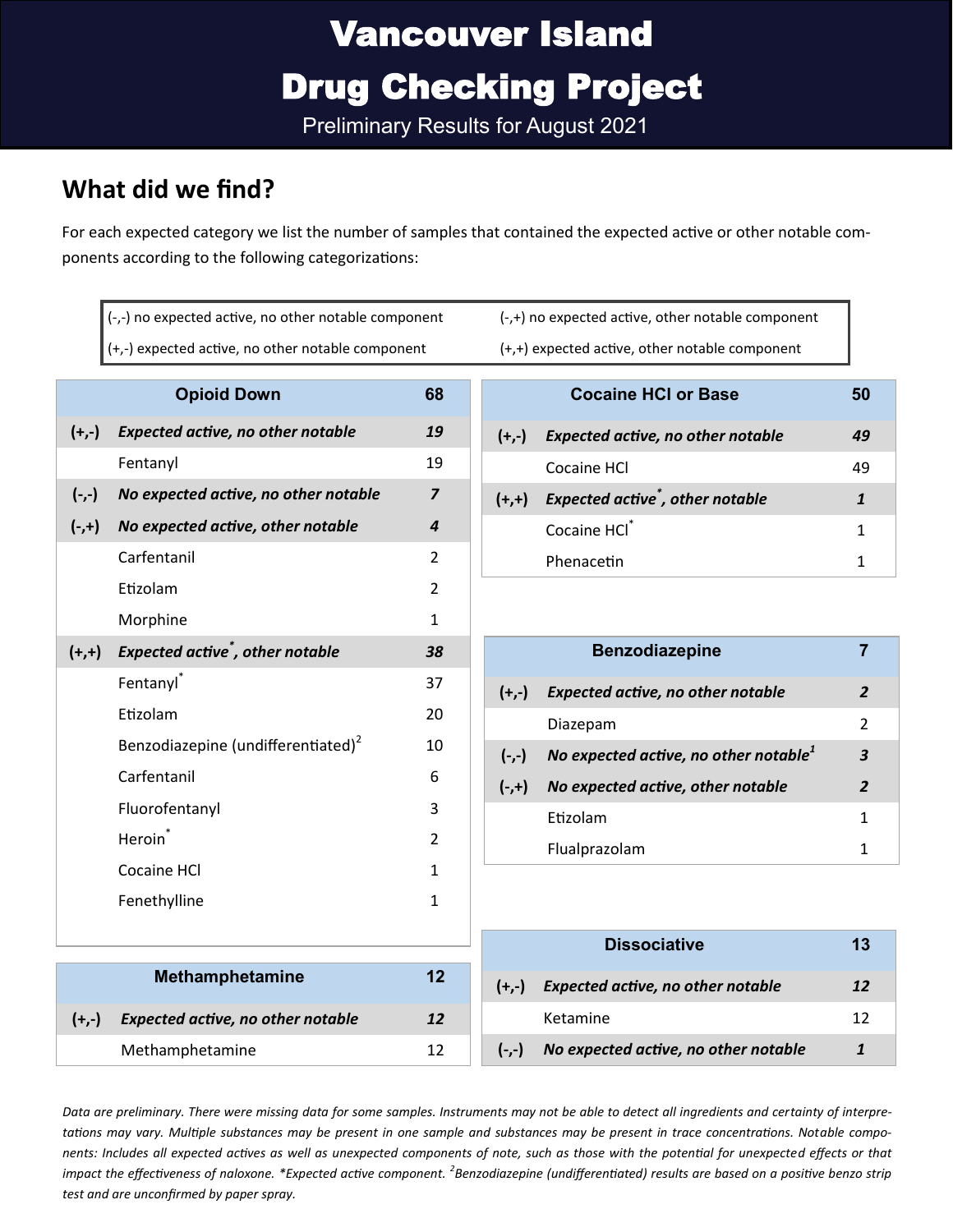## Vancouver Island

### Drug Checking Project

Preliminary Results for August 2021

| <b>Psychedelic</b> |                                          | 43           |
|--------------------|------------------------------------------|--------------|
| $(+,-)$            | <b>Expected active, no other notable</b> | 33           |
|                    | <b>MDMA</b>                              | 25           |
|                    | LSD.                                     | 4            |
|                    | $2C-B$                                   | 3            |
|                    | <b>MDA</b>                               | $\mathbf{1}$ |
| $(-,+)$            | No expected active, other notable        | 4            |
|                    | <b>MDA</b>                               | 3            |
|                    | <b>MDMA</b>                              | 1            |
|                    | 6-APDB                                   | 1            |
| $(+,+)$            | <b>Expected active, other notable</b>    | 6            |
|                    | <b>MDMA</b>                              | 6            |
|                    | <b>MDA</b>                               | 5            |
|                    | <b>TFMPP</b>                             | 1            |

| <b>Other Opioid</b> |                                          |  |
|---------------------|------------------------------------------|--|
| $(+,-)$             | <b>Expected active, no other notable</b> |  |
|                     | Hydromorphone (Dilaudid)                 |  |
|                     | Oxycodone                                |  |
| $(-,-)$             | No expected active, no other notable     |  |

| <b>Other Depressant</b> |                                           |  |
|-------------------------|-------------------------------------------|--|
|                         | $(+,-)$ Expected active, no other notable |  |
|                         | GHR                                       |  |

|         | <b>Polysubstance</b>                      |  |
|---------|-------------------------------------------|--|
| $(+,-)$ | <b>Expected actives, no other notable</b> |  |
|         | Fentanyl + Methamphetamine                |  |

**Other 4**

**(-,-)** *No expected active, no other notable<sup>1</sup> 4*

| <b>Unknown / Missing</b>                       | 14           |
|------------------------------------------------|--------------|
| Fentanyl                                       | 6            |
| Etizolam                                       | 3            |
| Methamphetamine                                | 2            |
| Benzodiazepine (undifferentiated) <sup>2</sup> | 1            |
| Carfentanil                                    | 1            |
| Cocaine                                        | 1            |
| Cocaine Base                                   | $\mathbf{1}$ |
| Ketamine                                       | 1            |
| Lidocane                                       | 1            |
| MDA                                            | 1            |
| <b>MDMA</b>                                    | 1            |
| THCA-A                                         | 1            |

*Data are preliminary. There were missing data for some samples. Instruments may not be able to detect all ingredients and certainty of interpretations may vary. Multiple substances may be present in one sample and substances may be present in trace concentrations. \*Expected active component. <sup>1</sup>May be due to limitations of technology to detect certain substances. <sup>2</sup> Benzodiazepine (undifferentiated) results are based on a positive benzo strip test and are unconfirmed by paper spray.*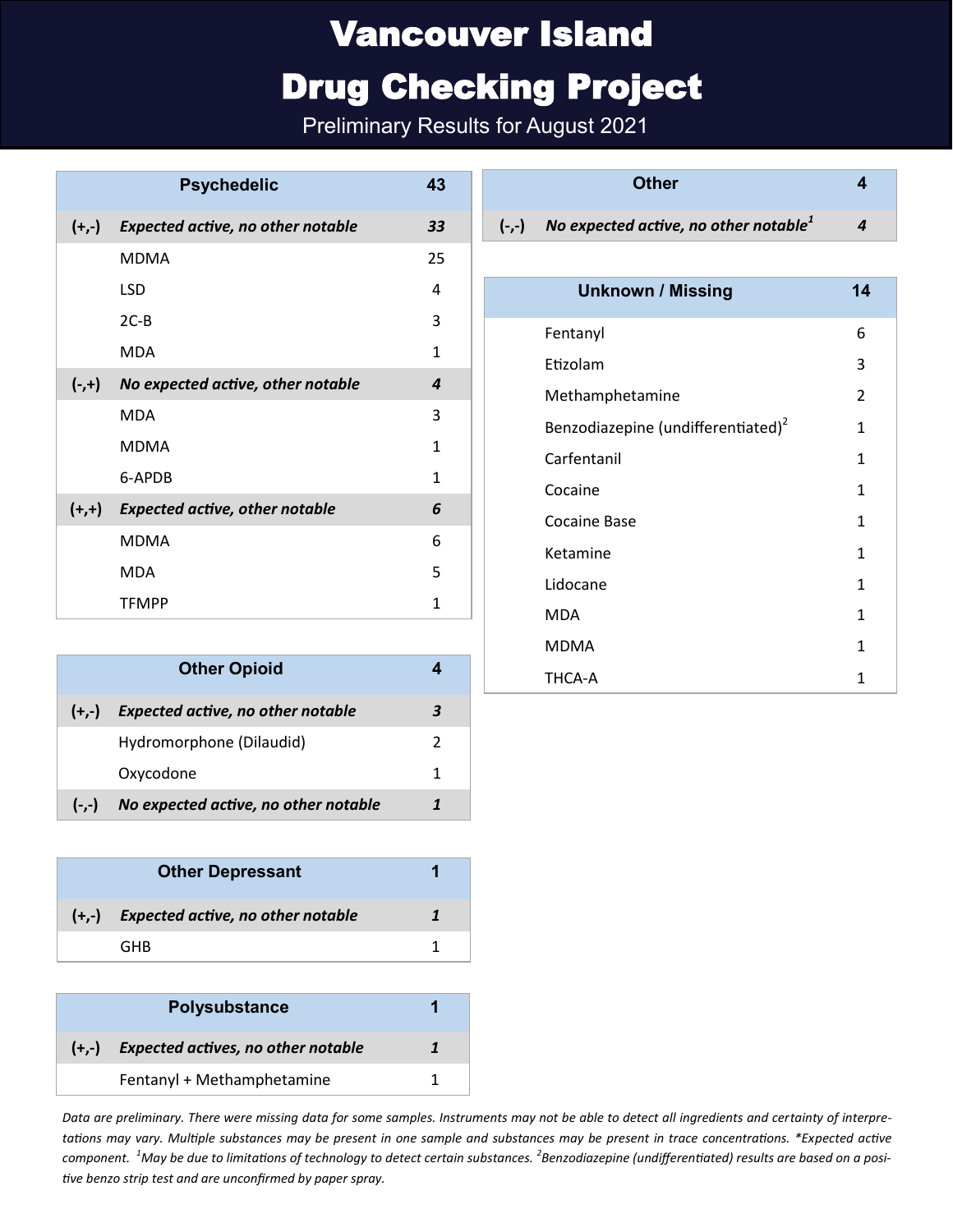Preliminary Results for August 2021

### **Quantification**

Using paper spray mass spectrometry data included by our collaborators at Vancouver Island University, we were able to quantify low level actives. These aggregate values are inclusive to all expected drug categories in which the active drugs are found.

| <b>Substance</b> | # quant        | median | min  | max   |
|------------------|----------------|--------|------|-------|
| Fentanyl         | 57             | 8.1%   | 0.1% | 83.0% |
| Etizolam         | 25             | 2.0%   | 0.2% | 17.4% |
| Heroin           | $\mathfrak{p}$ | 12.9%  | 3.4% | 22.4% |
| Carfentanil      | 9              | 0.3%   | 0.1% | 0.5%  |
| Fluorofentanyl   | 3              | 0.15%  | 0.1% | 0.2%  |



Distribution of concentrations.

*Data are preliminary. There were missing data for some samples. Instruments may not be able to detect all ingredients and certainty of interpretations may vary. Multiple substances may be present in one sample and substances may be present in trace concentrations.*